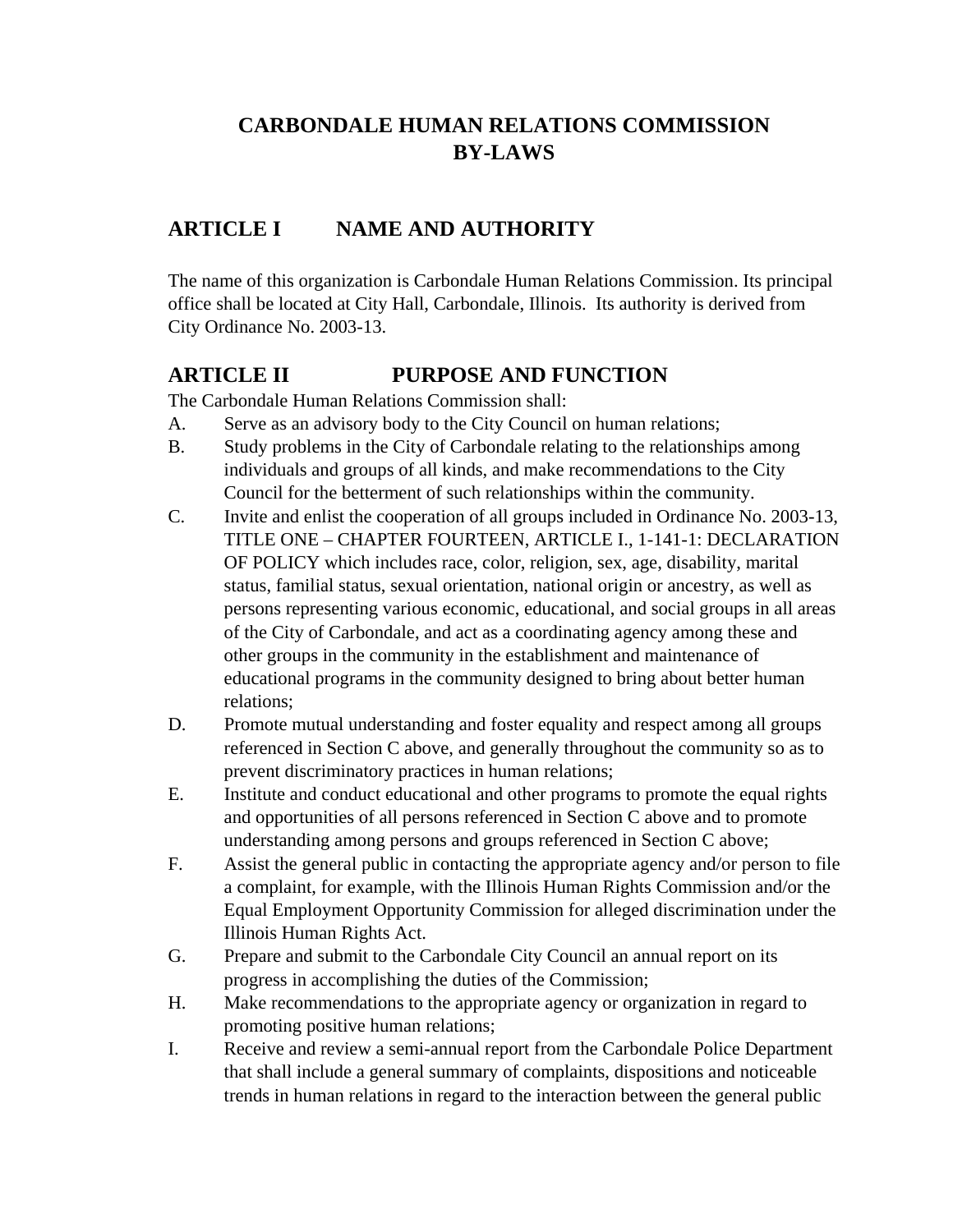and the Carbondale Police Department. Upon review and discussion of the report, the Commission may make recommendations to the Carbondale Police Department, the City Manager or the City Council on how to address negative trends or reduce complaints. Any specific complaint involving a Carbondale Police Officer shall be referred directly to the City Manager to be handled in accordance with the Governing Rules of the Board of Fire and Police Commissioners, the Carbondale Police Department Rules & Regulations, and/or an applicable collective bargaining agreement;

- J. Request an annual report from any law enforcement agency that performs law enforcement duties in the City of Carbondale, which shall include a general summary of complaints, dispositions and noticeable trends between the general public and the law enforcement agency in the City of Carbondale. Such agencies shall include, but not be limited to, Southern Illinois University Department OF Public Safety, Jackson County Sheriff's Department, Illinois Secretary of State Police, and the Illinois State Police. Upon review, the Commission may make recommendations to the law enforcement agencies on how to address negative trends or reduce complaints. Any recommendation shall be included in the Commission's annual report to the City Council; and
- K. Adopt by-laws for the regulation of the Commission in conducting meetings and carrying out the duties and functions provided in accordance with the Illinois Open Meetings Act. Such by-laws shall be adopted upon the affirmative vote of a majority of the Commission members then holding office.

The Human Relations Commission may invite and enlist the cooperation of racial, religious and ethnic groups, organized high school and post-secondary student organizations, community organizations, labor and business organizations, fraternal and benevolent societies, veterans' organizations, professional and technical organizations, and other groups in the City of Carbondale in carrying out its duties and responsibilities. The Commission may aid in the formation of local community groups in such Neighborhoods as it may deem necessary or desirable to carry out specific programs designed to lessen tensions or improve understanding in the community. The Commission shall cooperate with state and federal agencies whenever it deems such action appropriate in effectuating good human relations.

## **ARTICLE III COMPOSITION**

#### **Section 1 – Membership**

The Carbondale Human Relations Commission shall be comprised of eleven (11) members who shall be called Commissioners. Members of the Commission shall reflect the broad ethnic and cultural diversity from within the Carbondale community. Members shall reside throughout the community including the Northeast, Northwest, Southeast, and Southwest sections, and wherein the business community is represented. One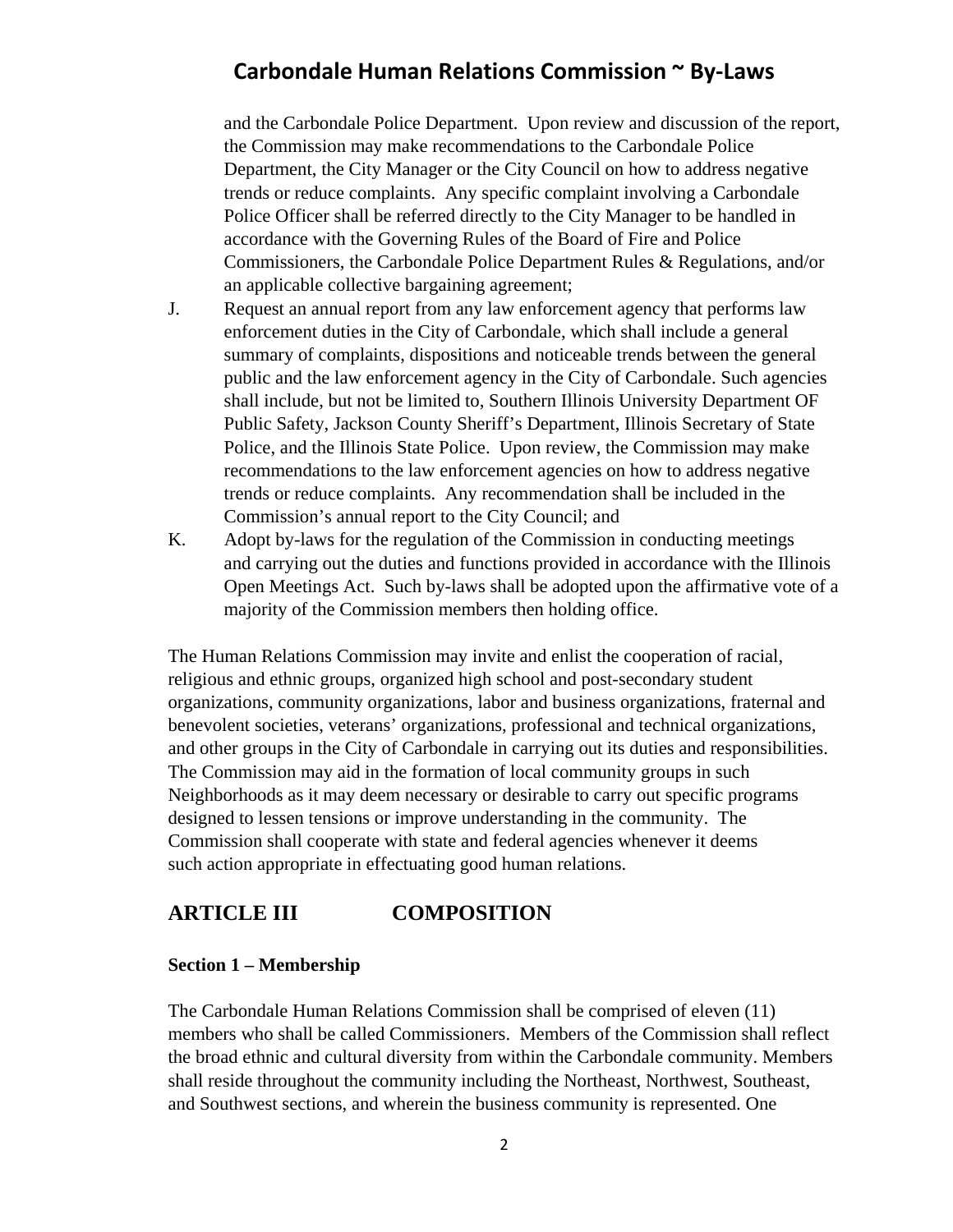member shall be a full-time student enrolled at Southern Illinois University Carbondale. All members shall permanently reside within the corporate limits of the City of Carbondale, or in the alternative, within one and one-half miles of the corporate limits.

#### **Section 2 – Manner of Selection**

Members of the Human Relations Commission shall be appointed by the Mayor with the advice and consent of the City Council.

#### **Section 3 – Term of Appointment**

Appointment to membership shall be for a period of three (3) years from the date of the appointment and until a successor has been appointed and qualified, except for the student member who shall serve a term of one year, beginning on June 1 of each year. As each original member's term expires, said member will be replaced by a Commissioner who will serve for a term of two years.

#### **Section 4 – Removal and Resignation**

Any Commissioner may be removed by the City Council upon a majority of the City Council members determining that the role of the individual on the Commission no longer serves the best interests of the City of Carbondale and its citizens. Resignation of any Commissioner shall be accepted upon presentation in written form setting forth the reasons for such resignation.

#### **Section 5 – Compensation**

All Commissioners shall serve without compensation but may be reimbursed for any personal expenses incurred during the performance of their duties.

## **ARTICLE IV OFFICERS Section 1 - Officers**

The officers of the Carbondale Human Relations Commission shall consist of a Chair and Vice-Chair.

#### **Section 2 – Appointment**

The Chair shall be appointed by the Mayor with the advice and consent of the City Council. The Human Relations Commission may, on an annual basis, recommend to the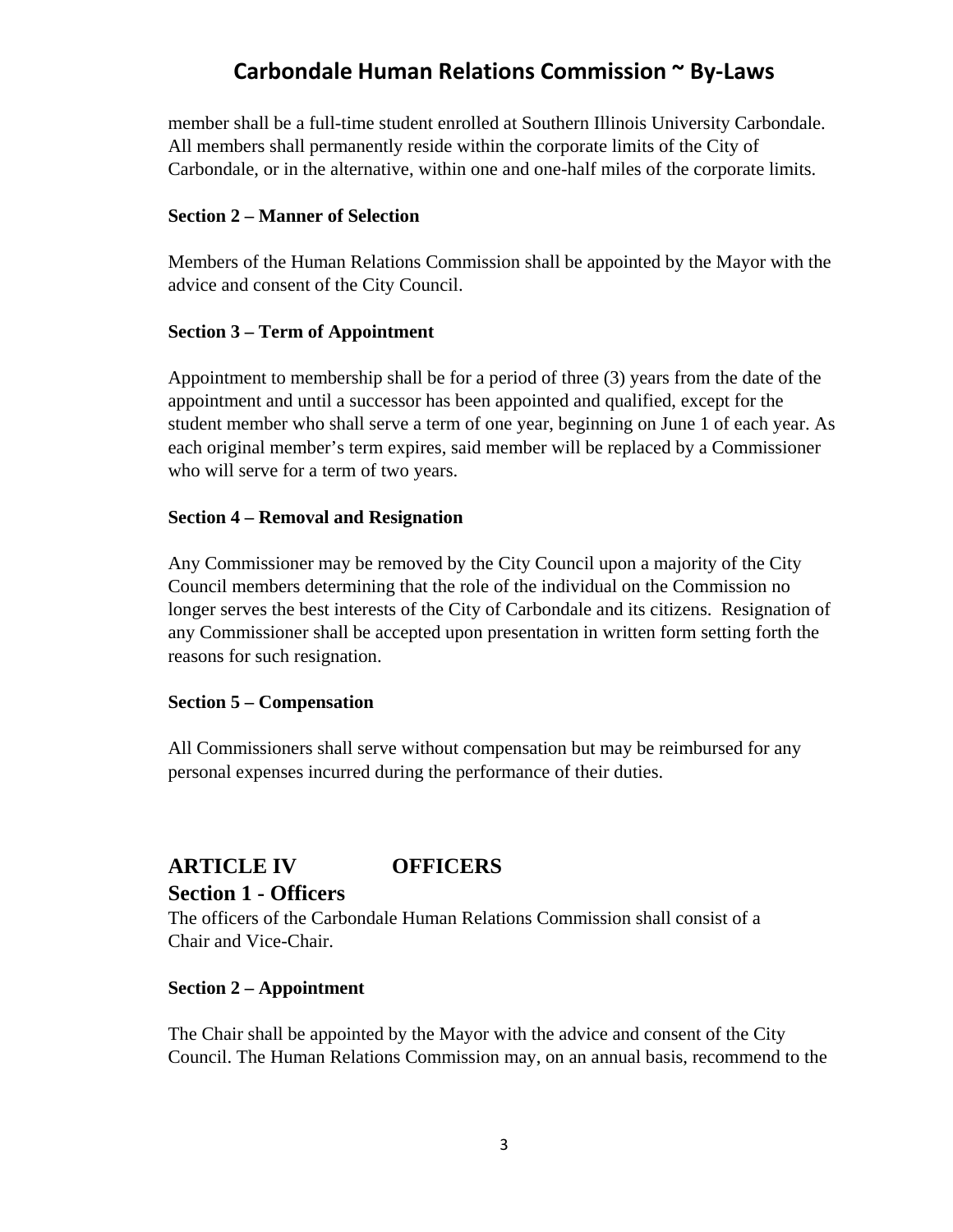Mayor a person to serve as Chair. The Vice-Chair shall be elected from and by a majority of the Carbondale Human Relations Commission members present and voting. Said officers shall be elected at the annual meeting in June and serve for one year.

#### **Section 3 – Duties**

The Chair shall preside at all meetings of the Commission and shall hold such other responsibilities as are normally assumed by such officer. The Vice-Chair shall preside in the absence of the Chair and shall be responsible for preparing a statement of financial needs for the coming fiscal year for Commission approval. The *ex officio* City Representative shall be responsible for notifying members of meetings; managing the Commission's correspondence; recording the deliberations at each meeting; preparing the minutes and supplying a copy of the minutes to the members.

### **ARTICLE V FINANCE**

#### **Section 1 – Source**

The operation of the Carbondale Human Relations Commission shall be supported with funds provided by the Mayor and the City Council as need arises. The Chair shall make the necessary arrangements with the appropriate City officials for the allocation and distribution of these funds. Monies may also be received from other sources.

### **Section 2 – Disbursement**

The disbursement of funds for the work of the Commission shall be handled by the regular corporate arrangements of the City of Carbondale.

## **ARTICLE VI MEETINGS**

#### **Section 1 – Meetings**

The Carbondale Human Relations Commission shall meet not less than once each month for the transaction of such business as may come before it. The day and time of such meetings shall be determined by the Commission.

### **Section 2 – Notices of Meetings**

Notice of all regular or special meetings shall be provided to the Commissioners and to the general public in accordance with the Illinois Open Meetings Act. The purpose for which a meeting is called shall be stated in the notice.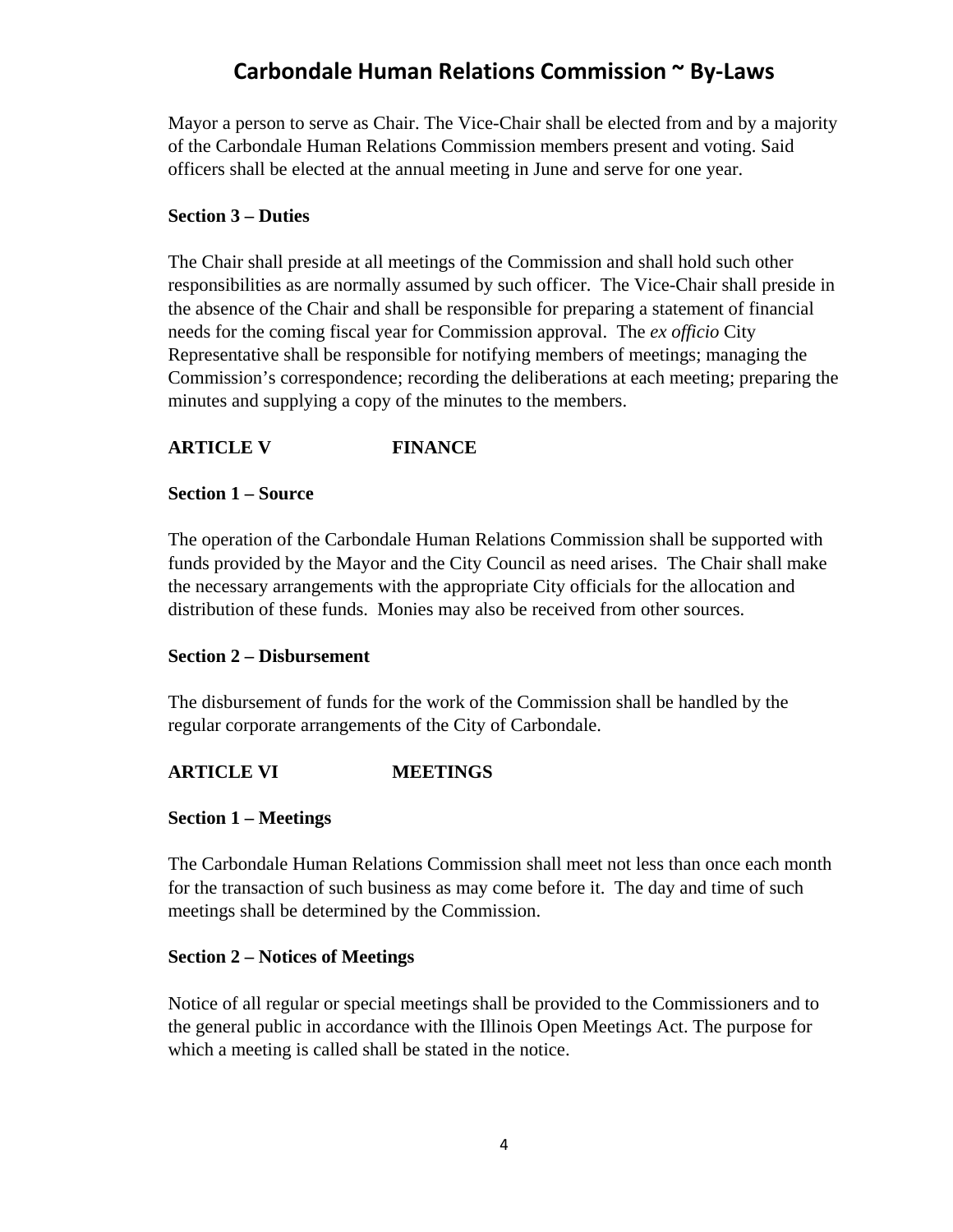#### **Section 3 – Special Meetings**

A special meeting of the Commission may be called by either the Chair or by not less than one-third  $(1/3)$  of the membership of record.

#### **Section 4 – Quorum**

Not less than 51% of the members holding office shall constitute a quorum for the transaction of business.

#### **Section 5 – Order of Business**

The order of business of the regular meeting shall be:

- a) Roll call
- b) Approval of minutes
- c) Announcements
- d) Issues
- e) Public Comments
- f) Process Assessments
- g) Adjournment

### **ARTICLE VII COMMITTEES**

#### **Section 1**

The Carbondale Human Relations Commission shall form committees as needed to conduct its business. Each Commissioner shall be a member of one committee and other such committees as assigned.

### **Section 2 – Committee Membership**

Committees shall consist of a minimum of two (2) Commissioners of the Carbondale Human Relations Commission. Non-commissioners, including experts or consultants needed to assist in reaching conclusions and recommendations for action in reference to the subject under consideration, may serve on committees.

### **Section 3 – Committee Appointments**

The Chair of the Carbondale Human Relations Commission, with the consent of each of the Commissioners concerned, shall appoint the members of committees. The Human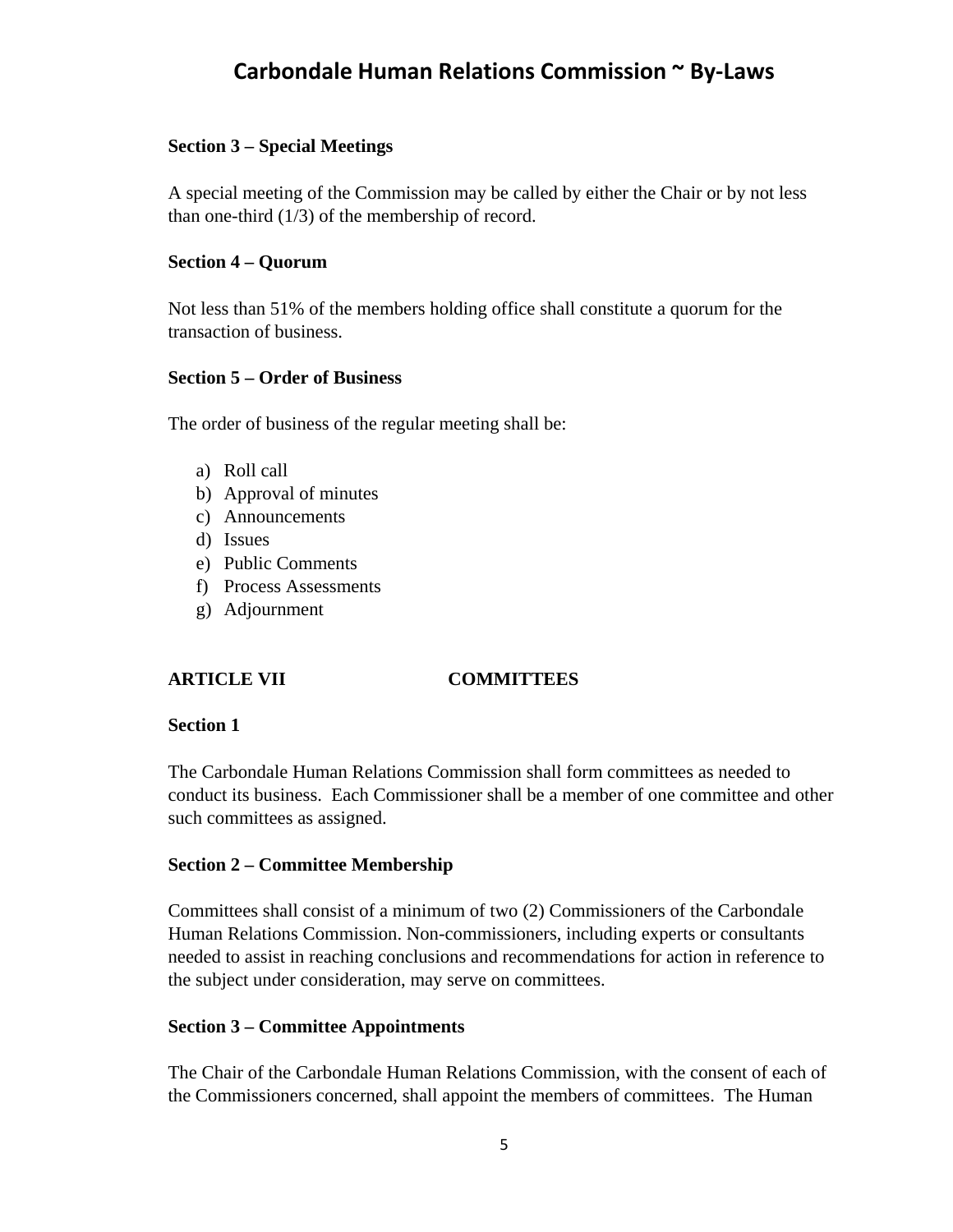Relations Commission Chair shall designate he chair of each such committee and shall invite, or cause to have invitations extended to such non-commissioners as are considered qualified to serve as experts or consultants to committees, on a non-fee basis, unless otherwise provided by channels beyond the purview of the Commission.

#### **Notice of Committee Meetings**

Committee meetings shall be called by the respective Committee Chair, or any two Commission members; or by the Chair of the Human Relations Commission at a time and place agreed upon by a majority of the committee members.

#### **Section 5 – Quorum**

A majority of committee members of record shall constitute a quorum for meeting of all committees.

## **ARTICLE VIII VOTING AND CONDUCT OF BUSINESS**

#### **Section 1 – Conduct of Business**

A majority of members present and voting shall be sufficient to decide an issue.

#### **Section 2 – Voting Rights**

Each Commissioner of the Carbondale Human Relations Commission shall be entitled to one vote on each matter submitted to a vote of the Commission as a whole.

#### **Section 3 – Voting Rights, Committee Members**

Each member of a committee shall be entitled to one vote on each matter submitted to the vote of such committee.

## **ARTICLE IX AMENDMENTS**

Amendments may be made to the By-Laws at any regular meeting of the Carbondale Human Relations Commission, provided that: 1) a written notice has been tendered to the Commissioners and the Mayor of the intention to amend; and 2) the amendment or amendments have been discussed by the Commission at a regular meeting prior to the meeting at which action is taken. Other revisions to the By-Laws will be approved by the same manner as is stated for the approval of amendments.